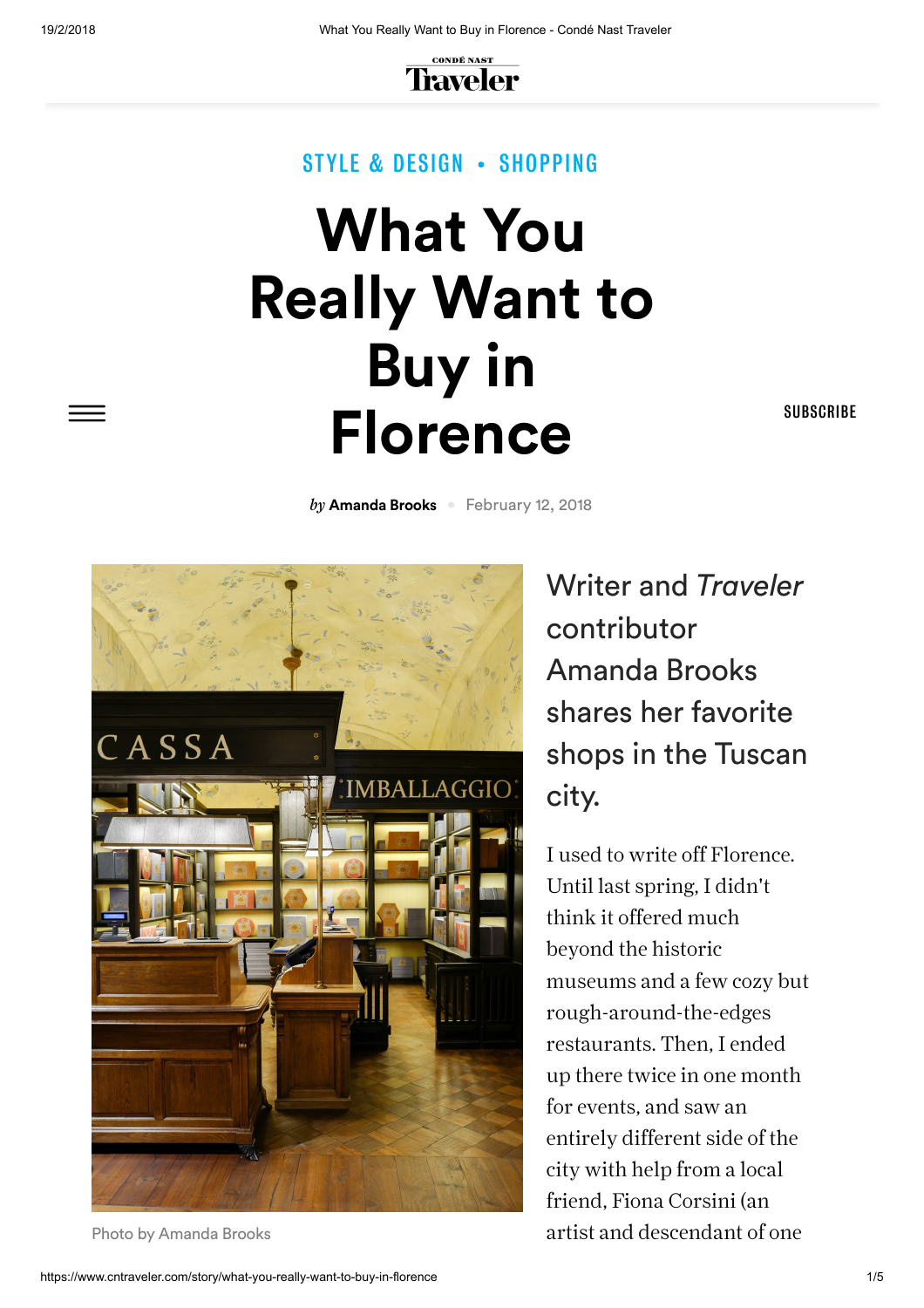

discovered reminded me of the Paris I knew in my twenties—an entirely walkable city with charming one-off boutiques and cafés on every block. Sure, there are the Zaras and the Guccis on the main streets, but there are also oldworld, one-of-a-kind artisans creating things I haven't seen anywhere else or online—a rarity in this new global world. Here, some of my favorites, organized by neighborhood (and I couldn't resist including a mention of the incredible art class I took while I was there).

### **In L'Oltrarno**

#### [Riccardo Barthel](http://www.riccardobarthel.it/en/)

An ultra-sophisticated showroom for custom kitchens and bathrooms that also stocks new and vintage furniture and Richard Ginori tableware.

#### Trop Drôle

A tiny hole in the wall shop with the chicest vintage and antique objects, from Chinese ceramics to 1850's rock crystal earrings to a 1980's Givenchy couture blouse (which I bought!). The owner Alessio has incredible personal style, as does his pitbull terrier Carmela. (*Editor's Note: It's such a holein the wall that there isn't a website and won't pop up if you plug the nameinto Google Maps. The address is Via Maggio 57R.*)

#### [Il Papiro](http://www.ilpapirofirenze.com/)

The best place to buy marbled paper accessories. There are a few locations, but at the one near Piazza Pitti, you can watch the owner, Giannini, making his signature pieces in the open workroom in the back. I love their labelled notebooks (Christmas Lists, Thank You Notes, Books To Read) and the momand-pop feel of the shop.

#### [Locchi](http://locchi.com/)

Custom traditional glassware etched with gorgeous botanical motifs. They make anything you can imagine in glass and crystal, from decanters to water glasses to vases, and can engrave them with any style of monogram you like. Their books of initials and monograms are vast and inspiring.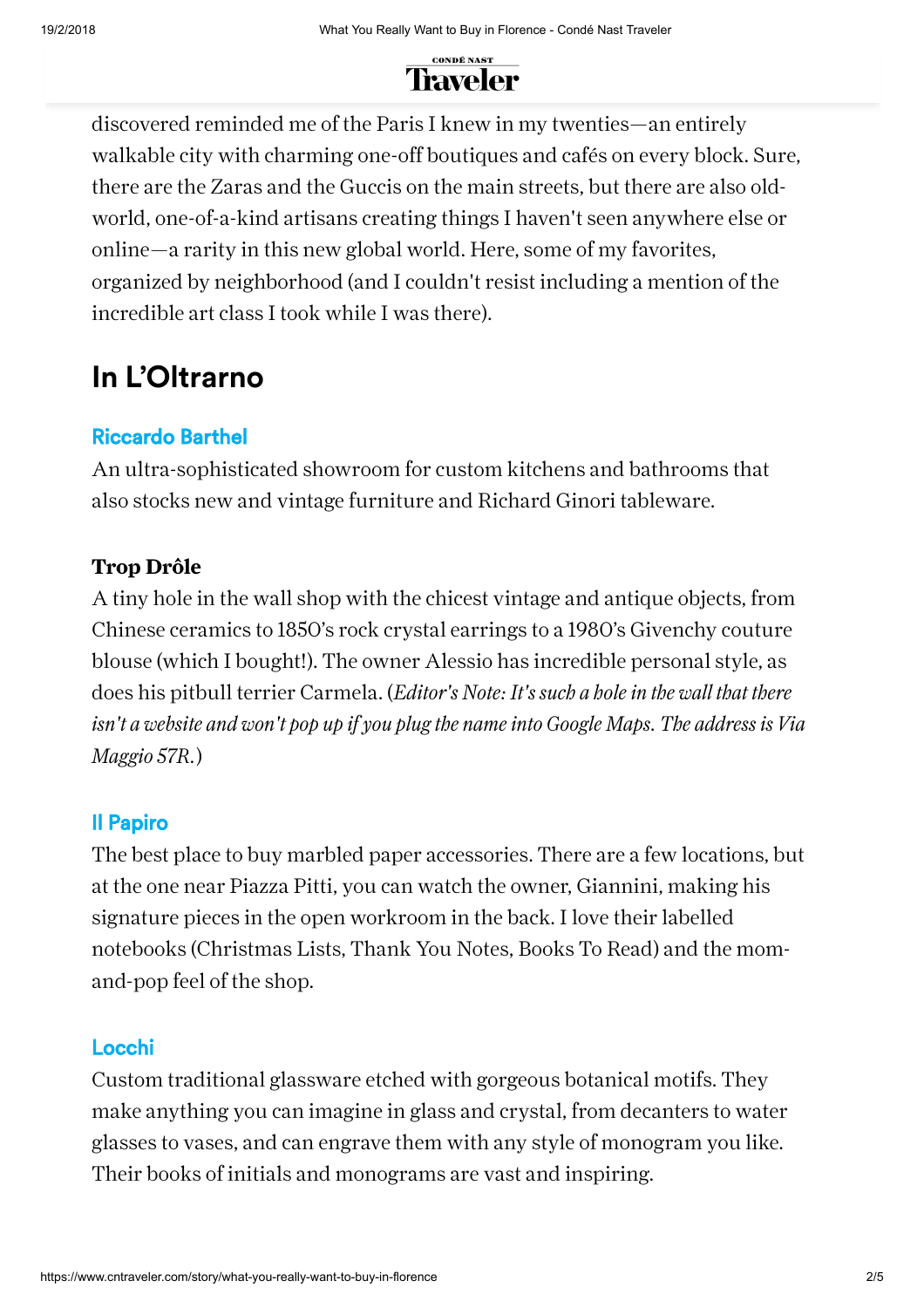

have beautiful things both traditional and new, and the family take great pride in their work. I had my eye on a set of cups with silver figures of horses, pigs, and cows mounted on each one. It's a great place to buy a wedding present.

Photo by Amanda Brooks Custom glassware at Locchi.

### **Near the Duomo**

#### [Street Doing](http://www.streetdoingvintage.it/)

The best designer vintage in the city, with Valentino couture, '70s Gucci, and antique silk nightgowns.

### **Near Piazza della Repubblica**

#### [Loretta Caponi](https://www.cntraveler.com/destinations/florence/list/featuredshops/shops/florence/loretta-caponi)

A beautiful old Florentine storefront selling the best nightgowns in the world. Everything from granny chic floral cotton long-sleeve nighties with handembroidered smocking to sexy lace-trimmed silk slips. They do handmade and custom table and bed linens as well.

#### [TAF Ricami](http://www.tafricami.com/index.php?lang=en)

All hand-embroidered, hand-finished table and bed linens in rich colors and of incredible quality. Their "naughty" cocktail napkins (think appliqué boobs on display) are a hilarious and a wonderful gift.

#### **[Principe](https://www.principedifirenze.com/en/)**

A mini-department store with traditional tailored clothes for men and women. I buy the PJs in both solid colors and prints for myself—they also have great dressing gowns, shirts, ties and boxers for men. Great quality and cut and very reasonably priced.

#### [Luisa Via Roma](https://www.luisaviaroma.com/en-us/)

If you're looking for designer fashion, this is one of the best multi-brand boutiques around. Upstairs is serious high-fashion (Vetements, Gucci, Aquazurra) while downstairs is more casual (Alexander Wang denim and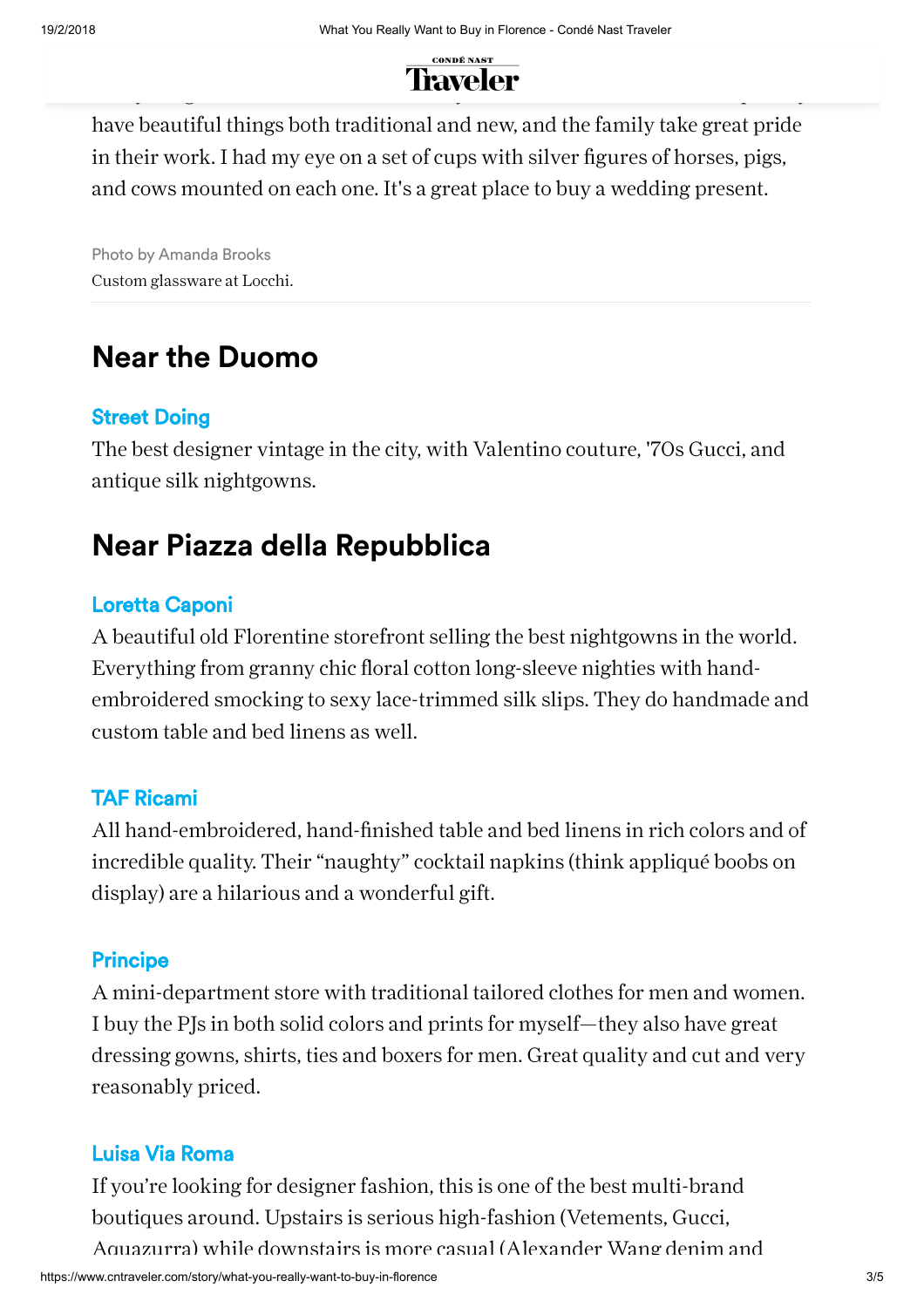

#### [SOTF](http://www.sotf.com/en/)

This futuristic-looking sneaker store has a completely different vibe from the rest of the shops in Florence. They carry colors and styles of classic cool brands like Vans and Nike as well as collaborations (Casbia x Champion was a recent one) and niche labels like Common Projects. Perfect for teenagers.

> Courtesy Amanda Brooks At the Florence Academy of Art.

### **Near Santa Maria Novella**

#### [Il Bussetto](https://ilbussetto.it/)

The best place to buy small leather accessories like eyeglass cases and change purses. They make everything in the shop and emboss your monogram while you wait.

#### Officina Profumo Farmaceutica di Santa Maria Novella

They have a few international locations now, but it's still the most beautiful pharmacy, open since 1612. Just visiting is a treat in itself.

### **Bonus Round: The Art Lesson to Book**

#### [The Florence Academy of Art](http://www.florenceacademyofart.com/)

I spent a wonderful afternoon here taking a private lesson in classical realist drawing. It was both exhilarating and exhausting. Tom Richards was my teacher and I couldn't recommend him more. Classes are open to anyone, at any skill level.

*For the men's guide to shopping in Florence, check out David Coggins's list [here](http://www.cntraveler.com/story/where-stylish-men-should-shop-in-florence).* 



[Sponsor Content](https://www.cntraveler.com/gallery/10-reasons-why-chicago-is-the-best-city-in-the-us-right-now?intcid=polar) **Why Chicago Is The Best U.S City** Choose Chicago